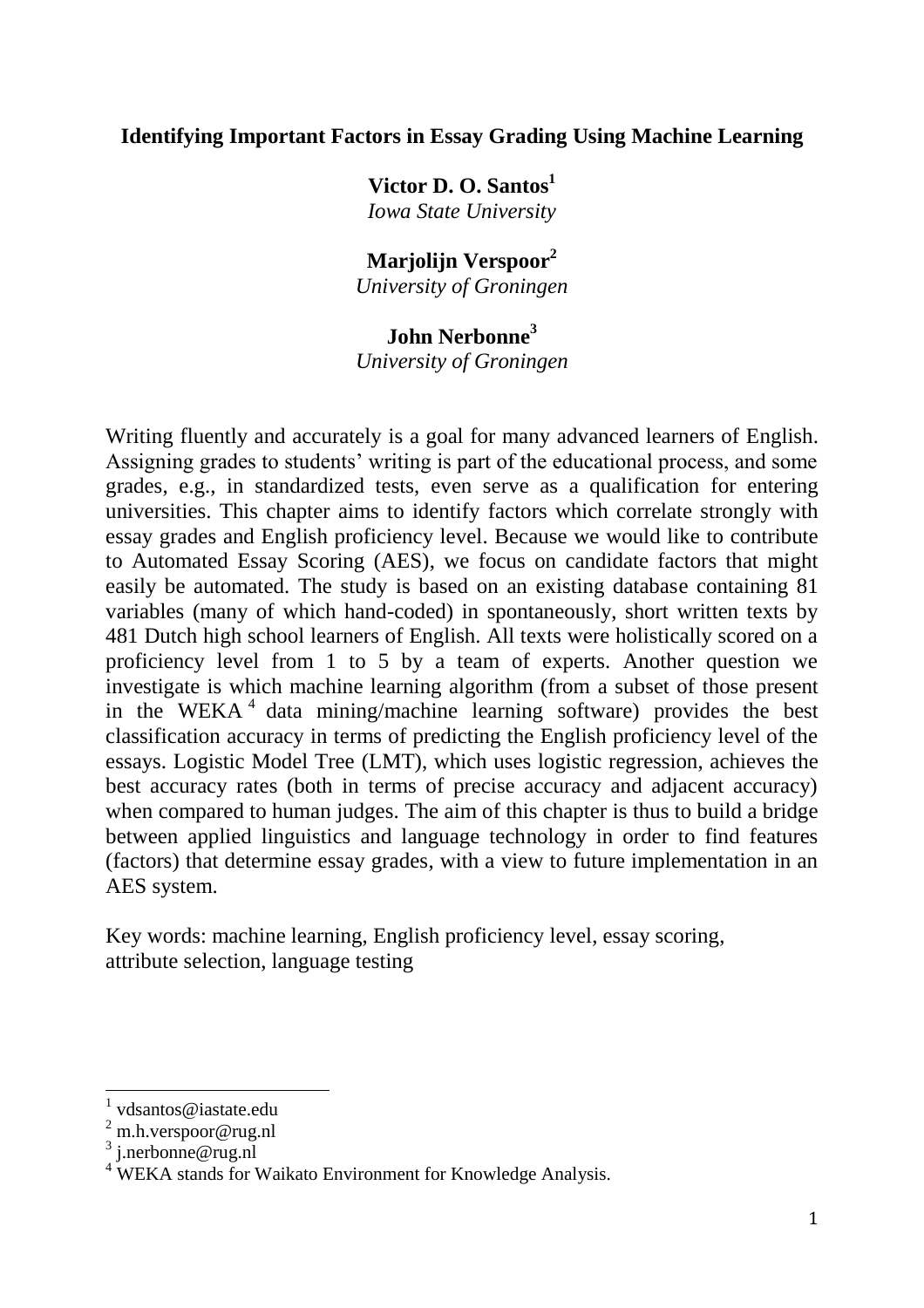#### **1. Introduction**

Writing fluently and accurately is important in numerous jobs and professions, and essay writing is an important exercise in learning to write fluently and accurately. Writing proficiency is important in that it is often tested and graded as part of admissions procedures for higher education and professional education. The TOEFL exam and others such as the Cambridge exams and IELTS are highstakes tests, which might have a large impact on test takers, such as allowing them or not to enter a graduate program at an American university, depending on their score. Other essay grades might be used for purposes that do not impact test takers' lives so strongly, such as helping teachers decide in which English class at a language center a certain student should be placed.

Identifying the factors that determine essay grades is difficult because there are many potential ones which have been proposed, many of which may in fact not be relevant to the construct at hand, that is, English proficiency. One might decide to focus on just a few factors, but, typical real-world data includes various attributes, only a few of which are actually relevant to the true target concept (Landwehr, Hall, & Frank, 2005). In our case, the target concept, or construct at hand, is English proficiency.

In this chapter, we would like to use real-world data—texts written by L2 learners of English, which are coded for 81 linguistic variables— and identify which set of factors is actually relevant to the true target concept: the proficiency level of the learners. To do so we first investigate to what extent machine learning algorithms and techniques, such as those implemented in the widely used WEKA package (University of Waikato), can help us with our task at hand: classifying/scoring essays according to their level of English proficiency. Given that machine learning is quite appropriate for dealing with a large number of features and optimal at finding hidden patterns in data, we want to explore how suitable these algorithms are for dealing with the delicate and multivariate reality of second language proficiency. We are also interested in knowing if and how the outputs (results) of some classifiers (algorithms) might reflect common practice in Applied Linguistics. Finally, we would like to know whether there might be significant differences in how human raters differ from the factors we identify in terms of the accuracy of their classification.

Once we have identified the factors that determine essay grades, we shall be in a position to focus work on AES to automating the determination of those factors. We envision our work as contributing to this research line. In the following section we review work in AES to suggest how the present chapter might contribute to it.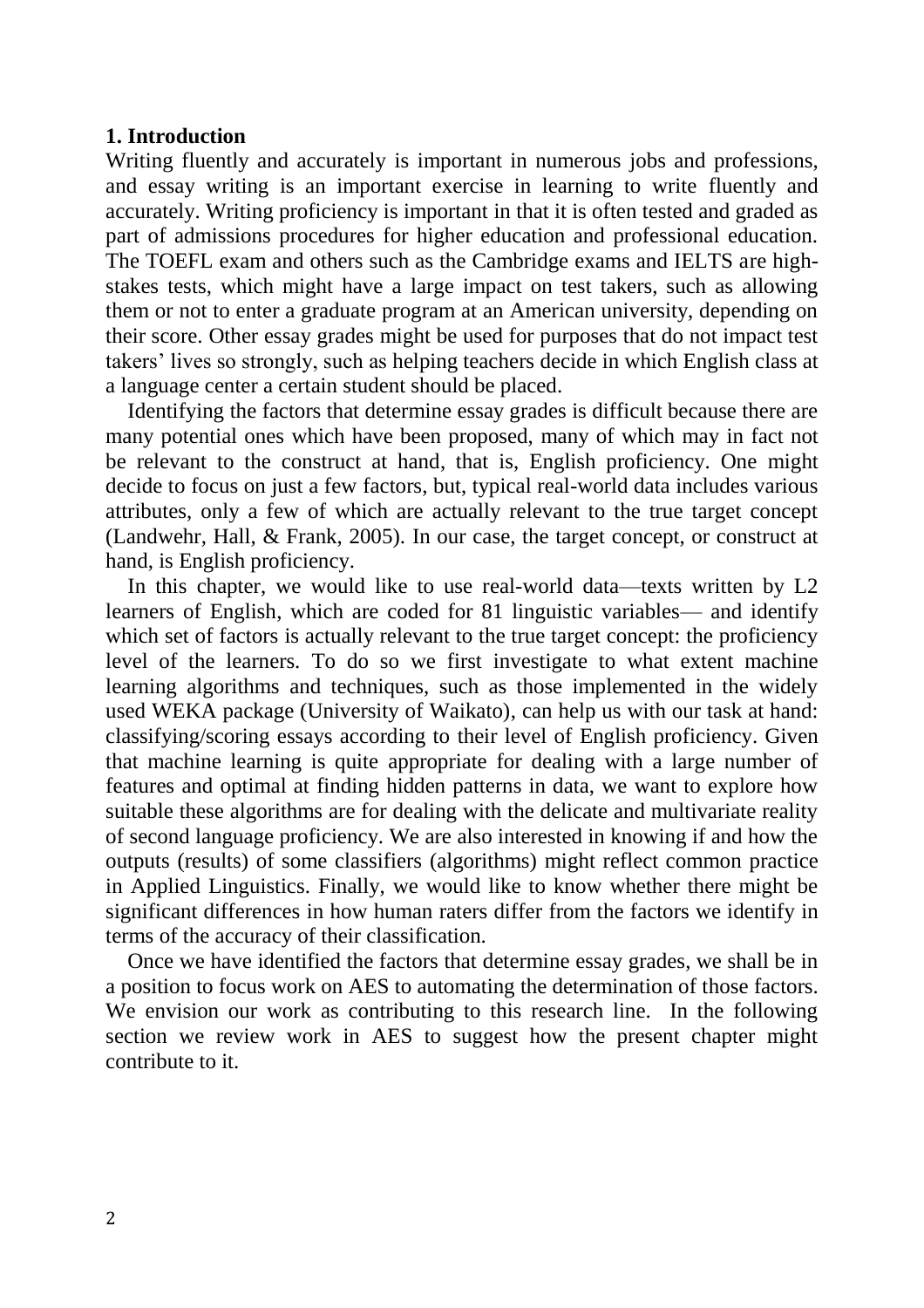#### **2. Literature review**

Automated Essay Scoring has been making substantial progress since its incipience, dated to the 1960s and the work of Page and his Project Essay Grading (PEG) system (Page, 1966). Contemporary systems make use of different techniques and frameworks in order to arrive at a classification for a given writing sample. The number of essays used to train the various systems also varies. We discuss here some of the main AES systems currently in use.

Page (1966), the developer of the PEG system, defines what he calls *trins* and *proxes*. *Trins* are intrinsic variables such as punctuation, fluency, grammar, vocabulary range, etc. As Page explains, these intrinsic variables cannot, however, be directly measured in an essay and must therefore be approximated by means of other measures, which he calls *proxes*. Fluency, for example, is measured through the prox "number of words" (Page, 1994). The main idea of the PEG system is quite similar to the one we have employed in our research. The system obtains as input a training set containing a large number of essays each with the values for the chosen proxes already assigned and a score for the overall writing quality. The system, by using regression analysis, arrives at the optimal weight for each of the proxes. For future ungraded essays, the system extracts from them the values for the same proxes used in the training phase and reaches a decision with regard to the level of the essay. The score generated is essentially a prediction of the grade that a teacher would have given for that specific essay (Rudner & Gagne, 2001).

Intelligent Essay Assessor<sup>TM</sup> (IEA) is an essay scoring system developed by Pearson Knowledge Analysis Technologies (PKT), which can provide analytic and trait scores, as well as holistic scores indicating the overall quality of the essay (PKT, 2011). This means that IEA can be used not only as an essay scoring system, but also in informative feedback, where students/test takers can identify the areas in which they are stronger and those that they need to work on (Figure 1). In addition to being able to analyze the more formal aspects of language, IEA also examines the quality of the content of essays, since it uses Latent Semantic Analysis (LSA), which according to Landauer et al (1998) is "a theory and method for extracting and representing the contextual-usage meaning of words by statistical computations applied to a large corpus of text (p. 259).

IEA is trained on a domain-specific set of essays (100-200 essays) that have been previously scored by expert human raters. When fed new essays whose score is unknown, IEA basically compares through LSA how similar the new essay is to the ones it has been trained on. If the new essay shows the highest similarity (both in terms of content and formal aspects, since these are not separate in LSA) to those essays in the corpus that have been scored a level 3, for example, that will be the score that IEA will output for the new essay in question. Through LSA, IEA is able to take into account not only formal linguistic features of the essays, but also deals with semantics, by representing each essay as a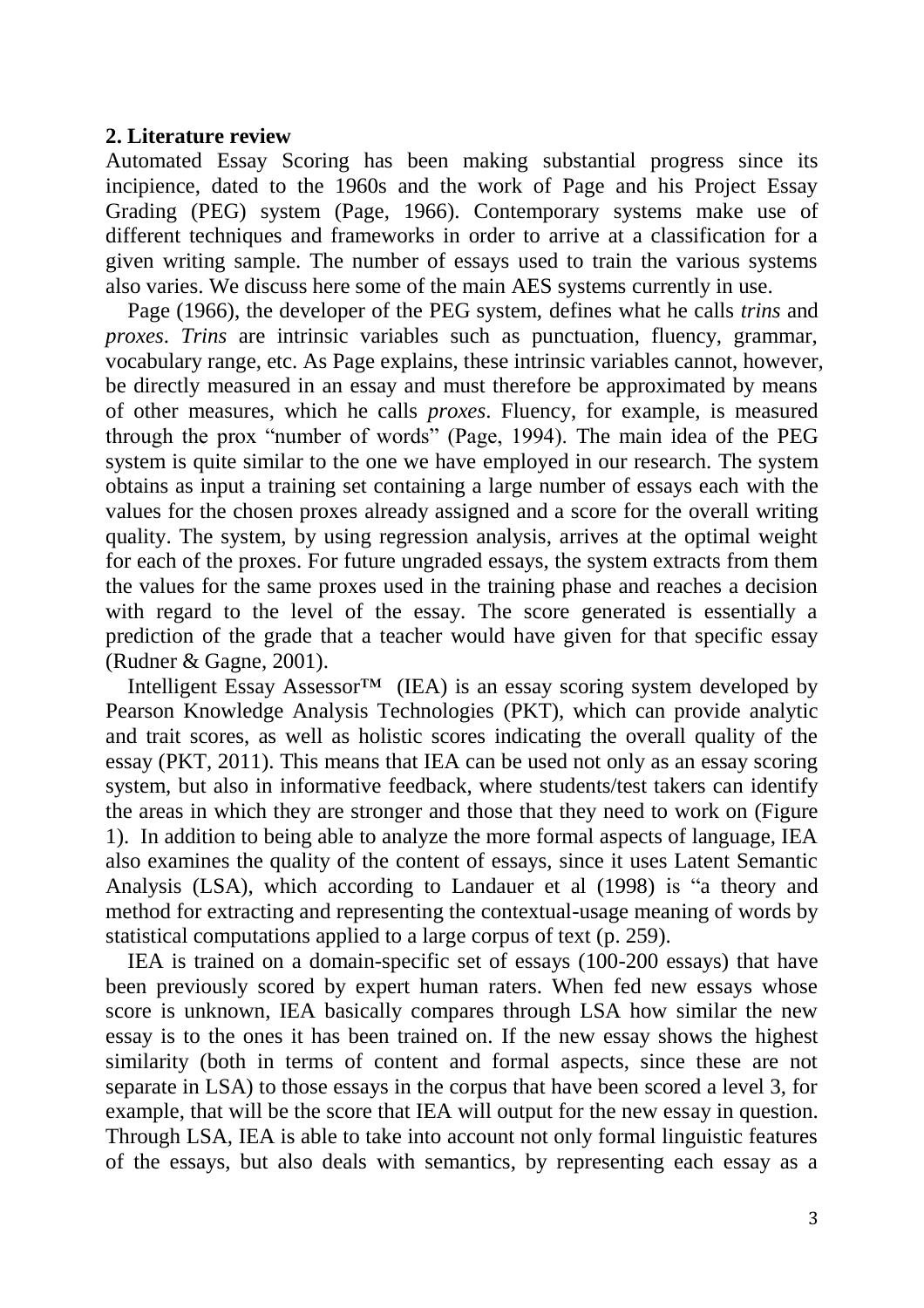multidimensional vector. According to the PTK website<sup>5</sup>, the correlation between IEA and human graders is "as high or higher than that between two independent human raters" (PKT, 2011).





Another quite well-known AES system is E-rater, developed by Education Testing Services (ETS) and employed in the TOEFL (Test of English as a Foreign Language) exam. The current version of E-rater is based on over 15 years of research on Natural Language Processing at ETS and takes several features into account when holistically scoring a writing piece (ETS, 2011). According to ETS, some of the features used by E-rater are: content analysis based on vocabulary measures, lexical complexity, proportion of grammar errors, proportion of usage errors, proportion of mechanical errors, organization and development scores, idiomatic phraseology and others (ETS, 2011). From these features, we see that E-rater goes beyond looking at only surface features and also examines organizational and developmental features, which makes it more suitable for use in a higher-stakes test such as the TOEFL than a system like  $PEG<sup>6</sup>$ .

Many other systems have been developed, such as ETS1, Criterion<sup>7</sup>, IntelliMetric<sup>8</sup> and Betsy<sup>9</sup>, to mention a few. These systems vary considerably in

 $\overline{a}$ 

<sup>5</sup> http://www.pearsonpte.com/PTEAcademic

<sup>6</sup> http://www.measurementinc.com/News/PEG

<sup>7</sup> https://criterion.ets.org/

<sup>8</sup> http://www.vantagelearning.com/products/intellimetric/

<sup>9</sup> http://echo.edres.org:8080/betsy/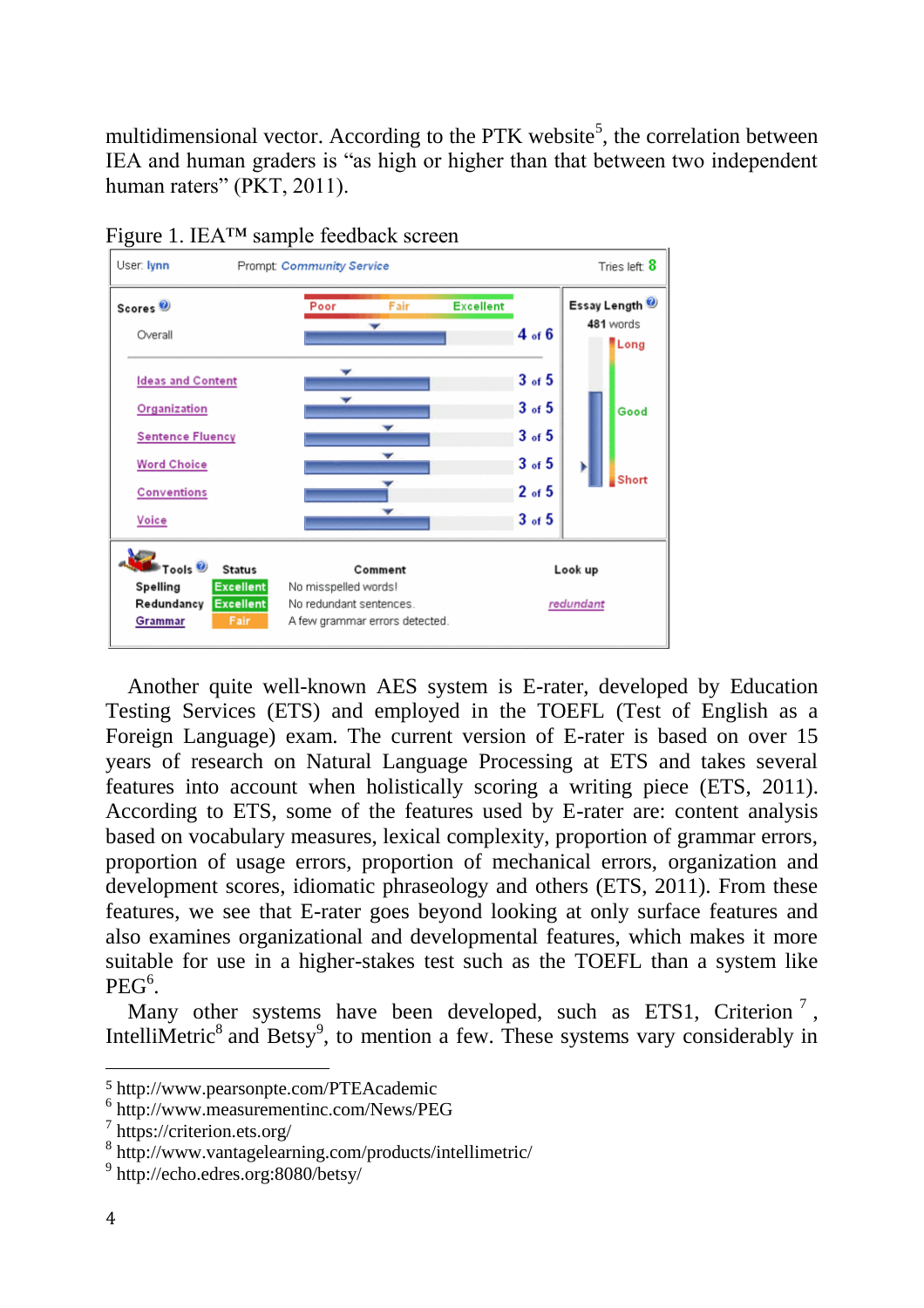their approaches and methods for essay scoring. In 1996, Page makes a distinction between automated essay scoring systems that focus primarily on content (related to what is actually said) and those focusing primarily on style (surface features, related to how things are said) (as cited in Valenti, Neri & Cucchiarelli, 2003). Intelligent Essay Assessor<sup>10</sup>, ETS1 and E-rater<sup>11</sup> are examples of the former type, while PEG and Betsy (a Bayesian system) are examples of the latter.

Rather than approach the problem of classifying texts according to grades directly, our strategy is to first attempt to isolate factors that correlate highly with test grades, in order to focus on automating these in a second step. We attempt thus to " divide and conquer", focusing here on dividing the problem into more manageable subproblems.

In our study we will primarily look at surface features, which include nonlinguistic (such as total number of words) and linguistic features (such as total number of grammatical errors), mainly because the texts are very short (about 150 words) and written by non-advanced learners of English (Dutch high school students).

### **3. Research context**

In order to train a machine learning system, a corpus of holistically scored essays needs to be collected, so that it can be used as training data for the system. Since we are attempting to detect factors which are influential with respect to the holistically assigned grade, the training essays need to be annotated, meaning that we need to have a specific number of features that we look at in each essay and then record the value for each of those features (such as grammar mistakes, number of words, percentage of verbs in the present tense, etc).

The corpus we have used in our research comes from the OTTO project, which was meant to measure the effect of bilingual education in the Netherlands (Verspoor et al, 2010) and is the same as used by Verspoor et al (to appear). To control for scholastic aptitude and L1 background, only Dutch students from VWO<sup>12</sup> schools (a high academic Middle School program in the Netherlands) were chosen as subjects. In total, there were 481 students from 6 different VWO schools in their 1st (12 to 13 years old) or 3rd year (14 to 15 years old) of secondary education. To allow for a range of proficiency levels, the students were enrolled in either a regular program with 2 or 3 hours of English instructions per week or in a semi-immersion program with 15 hours of instruction in English per week. The 1st year students were asked to write about their new school and the 3rd year students were asked to write about their previous vacation. The word

 $\overline{\phantom{a}}$ 

<sup>&</sup>lt;sup>10</sup> http://kt.pearsonassessments.com/download/IEA-FactSheet-20100401.pdf

<sup>11</sup> http://www.ets.org/erater/about

<sup>12</sup> VWO stands for *Voorbereidend Wetenschappelijk Onderwijs*, literally, Preparatory Scientific Education.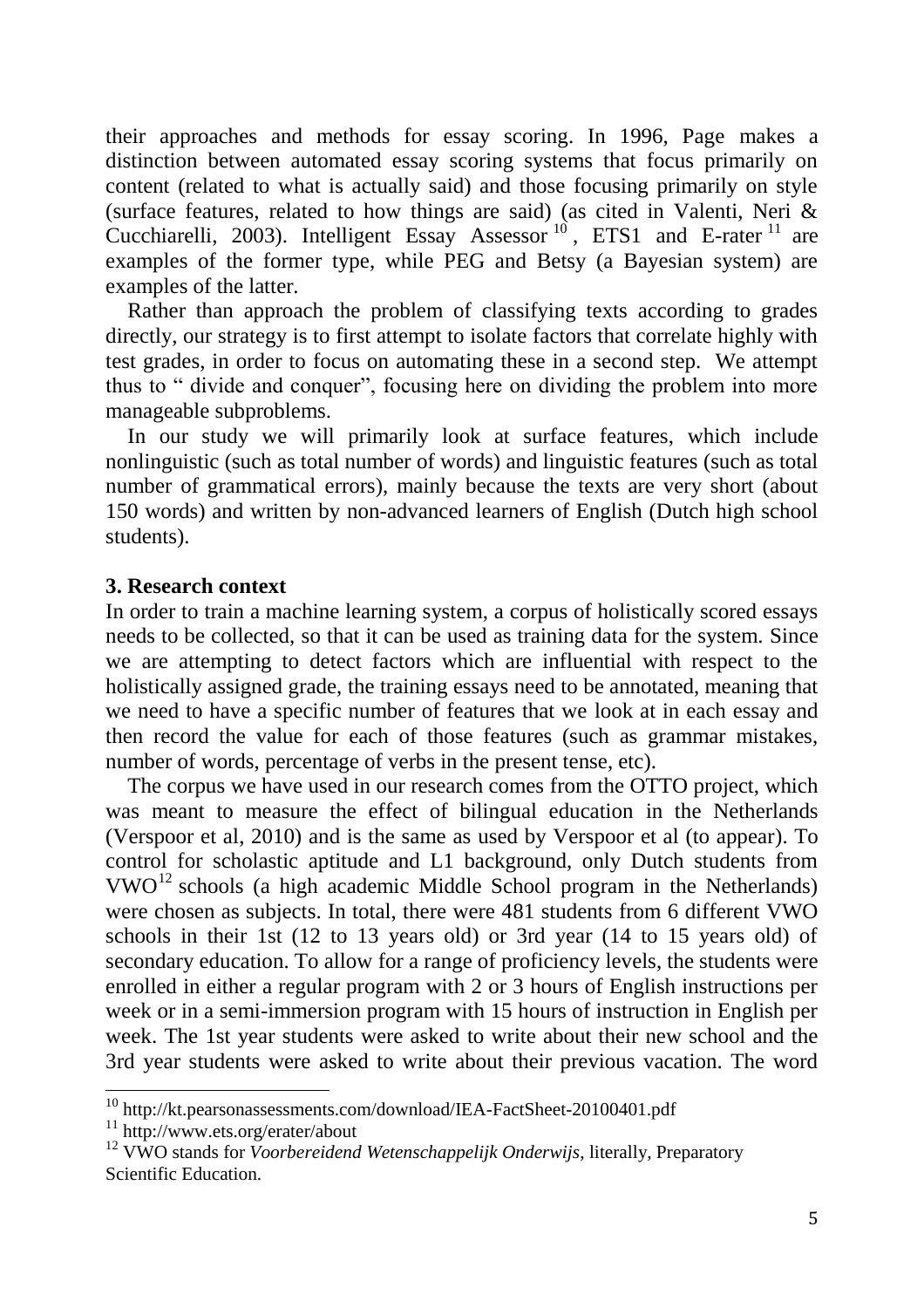limit for the essays was approximately 200 words. The writing samples were assessed on general language proficiency and human raters gave each essay a holistic proficiency score between 0 and 5, with 0 indicating the level assigned to those essays with the most basic language complexity and 5 indicating those with the most complex language, out of the essays analyzed. As Burstein & Chodorow (2010) put it, "for holistic scoring, a reader (human or computer) assigns a single numerical score to the quality of writing in an essay" (p.529). In order to ensure a high level of inter-rater reliability, the entire scoring procedure was carefully controlled. There were 8 scorers, all of whom were experienced ESL teachers (with 3 of them being native speakers of English). After long and detailed discussions, followed by tentative scoring of a subset containing 100 essays, assessment criteria were established for the subsequent scoring of essays. Two groups of 4 ESL raters were formed and each essay was scored by one of the groups, with the score of the majority (3 out of 4) being taken to be the final score of the essay. If a majority vote could not be reached and subsequent discussion between the members of that group did not solve the issue, then the members of the other group were consulted in order to settle on the final holistic score for the essay. In all, 481 essays were scored. As we will see further ahead, the size of this set is good enough for training a scoring system and some of the more established essay scoring systems available actually use a smaller set than we do in our work. In Figure 2, we can find the distribution of the levels among the essays we have used.

Verspoor et al (to appear) coded each writing sample for features (variables) drawn both from the Applied Linguistics literature and from their own observations during the scoring of the essays. The features cover several levels of linguistic analysis, such as syntactic, lexical, mechanical, and others. Some of the features, such as range of vocabulary, sentence length, accuracy (no errors), typetoken ratio (TTR), chunks, and number of dependent clauses, for example, are established features in the literature and have been used in several studies to measure the complexity of a written sample. Other features, such as specific types of errors and frequency bands for the word types were chosen in order to do a more fine-grained analysis of language.

In our study, we first investigated which machine learning algorithms found in WEKA, when trained on this corpus of variables, can achieve results which would allow them to be used in a future automated essay scoring system for a low-stakes test. In order to arrive at the optimal system, we experimented with decreasing the number of features available to the algorithms (through feature selection) and also discretizing the values (that is, using interval ranges instead of raw values for the features).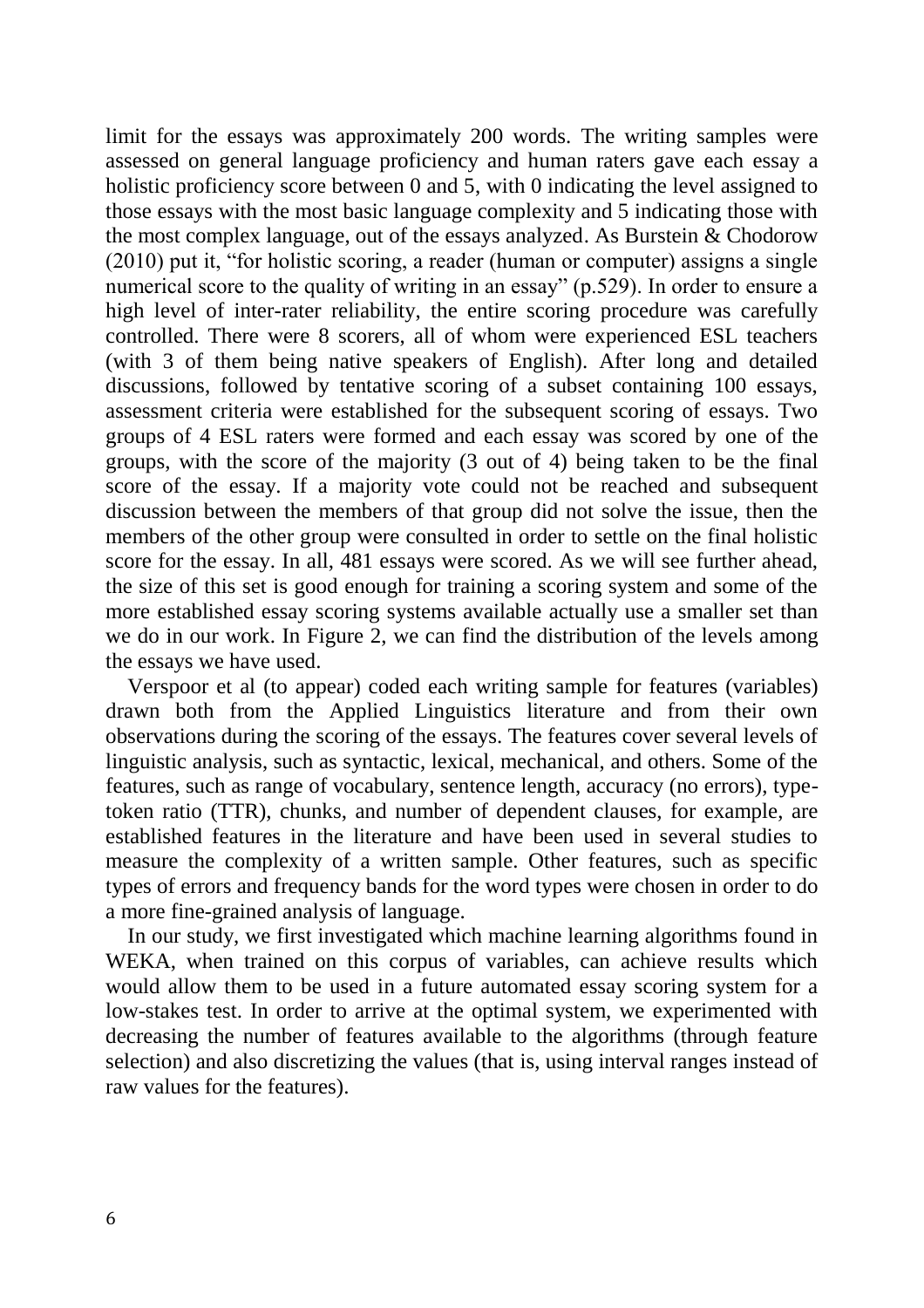

Figure 2. Distribution of the levels (0-5) in our data

Finally, we wanted to know how the results of the best trained system out of those analyzed might compare to the results seen when humans raters score the essays and how our results might reflect common practices in second language research.

### **4. Methodology**

In machine learning, a common method of assessing the classification performance of a system is by doing what is called *ten-fold cross validation*. This method basically involves dividing the available data set into ten parts, with nine tenths serving as the training set and the one tenth which is left serving as the test set. This process is done 10 times (Jurafsky & Martin, 2009). Throughout our study, we have made use of the ten-fold cross validation method in order to assess the quality of the classification models. We have experimented with 2 different scenarios:

*Scenario 1:* All 81 features and their respective values are made available to the algorithms. We analyze their results in terms of absolute accuracy (assigning to an essay exactly the level it has been assigned by the human raters) and adjacent agreement (giving some credit for adjacent classifications as well).

Adjacent agreement is a looser measure of success when predicting classifications such as grades, where the classes are ordered. If we are dealing with a scale of 0-5 in terms of proficiency level, classifying a level 4 essay as level 5 or level 3 is certainly more desirable than classifying this same level 4 essay as level 1, for example. Therefore, we cannot take only absolute accuracy into account. In addition, human raters themselves quite often disagree on the exact level of a given essay, but tend to assign adjacent levels to the same essay.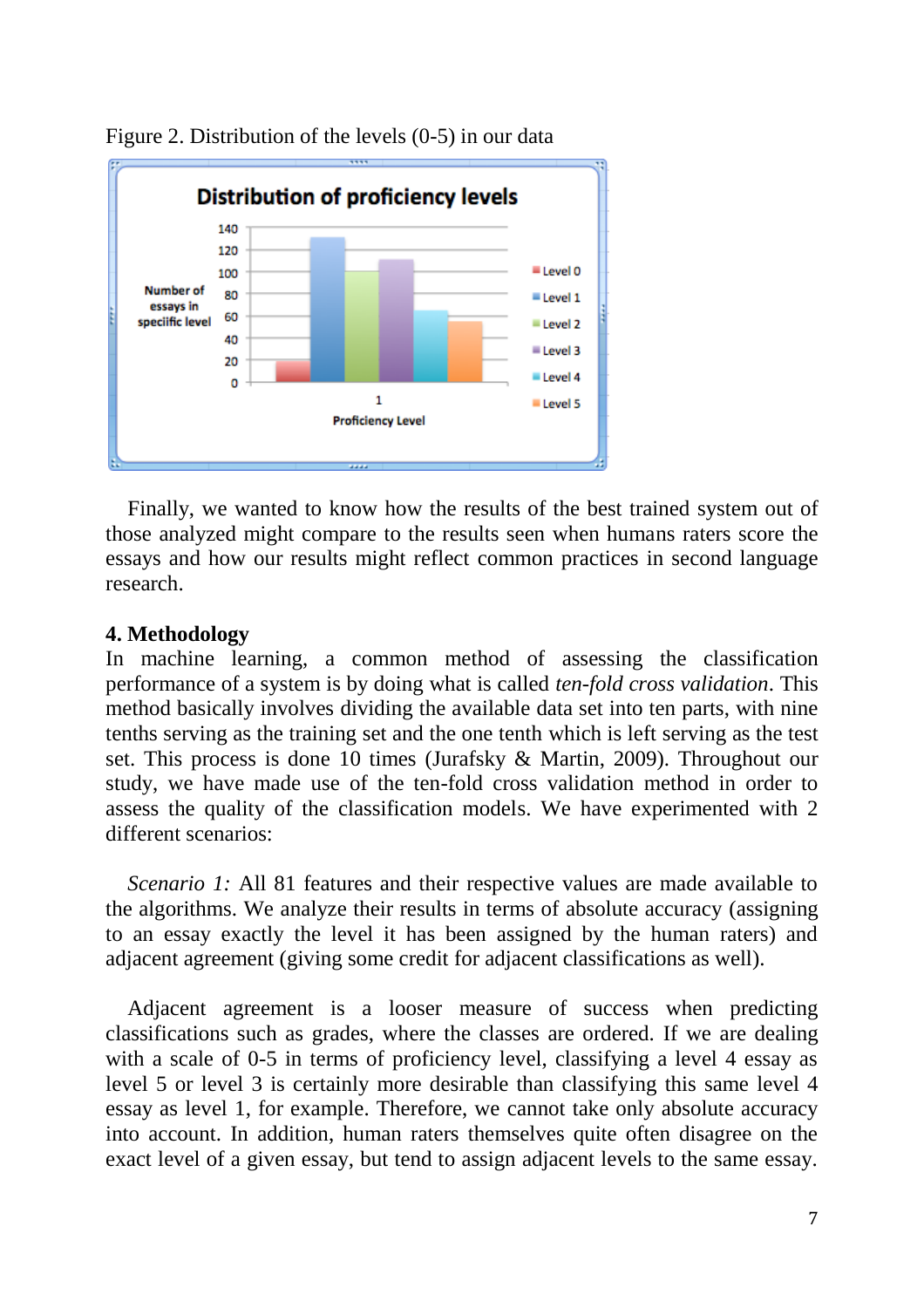At least, this is the desirable situation when raters have been as well trained as ours.

*Scenario 2:* We perform feature selection in order to find a subset of features that correlate highly with proficiency level and also submit the values of those features to discretization, before training three of our main systems. It is a known fact that obtaining comparable results by using fewer features is a gain in knowledge, given that it makes the model simpler, more elegant and easier to be implemented. Using every feature in order to build a classifier might also be seen as overkill. The question is simple: if we can achieve the same (or possibly even higher) accuracy in a system by using fewer features, why should we use all of them? It takes processing power and engineering/programming work in order for an automatic system to extract the values for each feature and if many of the features do not lead to an improvement in classification accuracy, it does not make much sense to insist on using them if our sole task is classification. In addition, by using too many features we might be missing some interesting patterns in our data. By discretizing numerical data we are able to build models faster, since numerical values do not have to be sorted over and over again, thus improving performance time of the system. On the other hand, discretizing values leads to a less fine-grained and transparent analysis, since we group together a continuum of values that might have individual significance for classification.

Finally, once we have analyzed our 2 scenarios and arrived at the optimal classification model out of those we have experimented with, we looked at how the model might be said to meet the gold standard and thus show results which are similar to those recorded when human raters grade the essays. For this, we needed not only classification accuracies and adjacent agreement, but also a new experiment in which we compare the results of the system and of the original human raters with those of a second and independent group of trained raters. In the next section, we report on the results of our experiments.

### **5. Results**

### *5.1. Scenario 1*

The accuracy of the 11 classifiers used in Scenario 1 (before feature selection and value discretization) is shown in Table 1 below. We would like to draw the reader's attention to the fact that the baseline classification accuracy for our data would be 27%, which is the result of dividing the number of essays belonging to the most common level (level  $1 = 131$  essays) by the total amount of essays in our corpus (481 essays).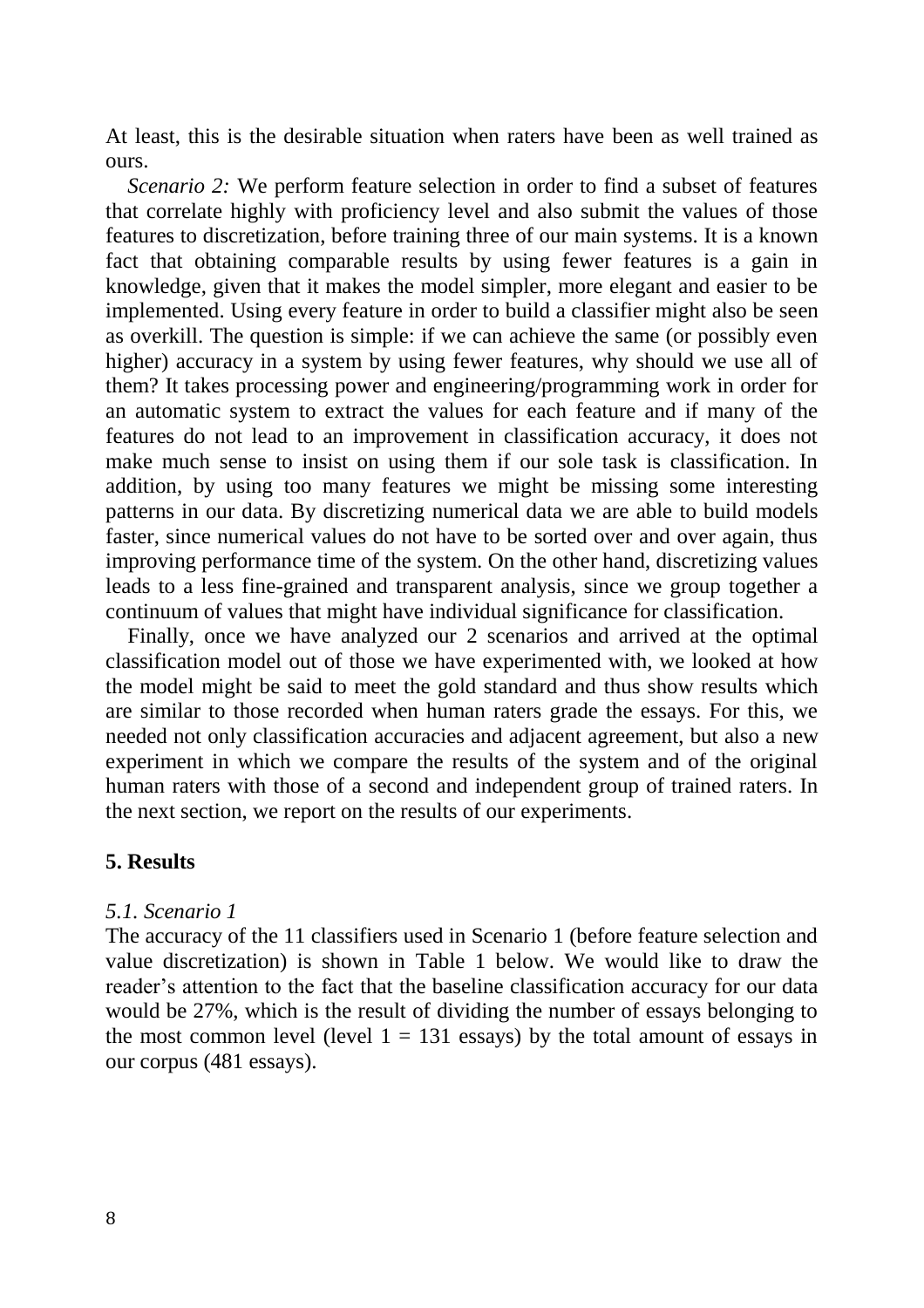Table 1. Accuracies (percentage of correct classification) of the 11 different classifiers, before feature selection and discretization

| <b>Classifier</b>      | <b>Ten-fold</b><br>cross<br>validation results | Weighted<br>scores $(Cor =$ |  |  |
|------------------------|------------------------------------------------|-----------------------------|--|--|
|                        | (absolute)                                     | 3, Adj = 1,                 |  |  |
|                        | in<br>accuracy                                 | $Inc = 0)$                  |  |  |
|                        | percentage)                                    |                             |  |  |
| <b>LMT</b>             | 58.09                                          | 1013                        |  |  |
| <b>Functional Tree</b> | 56.07                                          | 980                         |  |  |
| <b>Random Forest</b>   | 53.97                                          | 1001                        |  |  |
| <b>LAD</b> Tree        | 53.49                                          | 973                         |  |  |
| Naïve Bayes            | 52.50                                          | 962                         |  |  |
| Simple Cart            | 52.10                                          | 949                         |  |  |
| <b>Rep Tree</b>        | 51.36                                          | 948                         |  |  |
| $C4.5$ (J48)           | 50.53                                          | 843                         |  |  |
| <b>BF</b> Tree         | 49.90                                          | 908                         |  |  |
| <b>NB</b> Tree         | 45.70                                          | 892                         |  |  |
| <b>Decision Stump</b>  | 40.73                                          | 762                         |  |  |

As noticed in Table 1, Logistic Model Tree is the machine learning algorithm that not only manages to build the best classification model in Scenario 1, when taking only absolute accuracy into account, but also the model that scores the highest when adjacent classifications are taken into account as well.

### *5.2. Scenario 2*

As we have just seen, LMT is the classifier that performs the best for our task when all 81 features are made available to the classifiers, both in terms of absolute accuracy and adjacent agreement. We now need to know whether doing feature selection and data discretization increases the accuracy of our systems and, if so, which of the classifiers performs the best.

By performing feature selection on our data, we arrive at a subset of 8 features (to be discussed in more detail in Section 6 of this chapter), which together, provide the optimal classification accuracy for the systems. The removal of any of these features from the subset leads to a decrease in classification accuracy. In Table 2 below we can see what those 8 features are in ascending order of how much they correlate with proficiency level, with feature 1 being the feature that correlates the highest with proficiency level.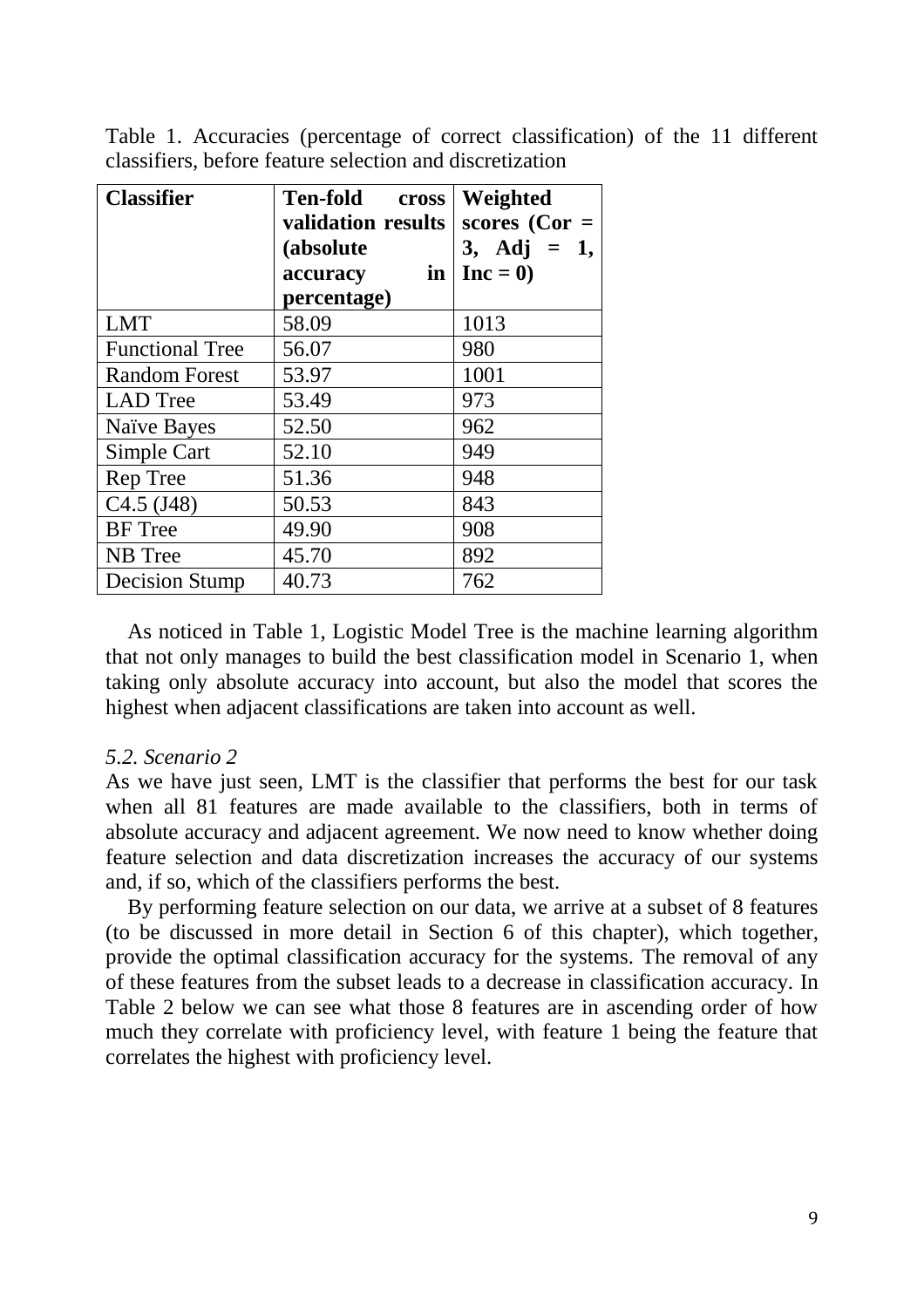Table 2. Feature selection based on the Infogain + Ranker method in WEKA

| Rank of feature | Feature                                |
|-----------------|----------------------------------------|
|                 | Number of lexical types                |
| $\overline{2}$  | Number of correct chunks               |
| 3               | Number of correct $+$ incorrect chunks |
| $\overline{4}$  | Percentage of no dependent clauses     |
| 5               | Percentage of verbs in Present Tense   |
| 6               | Percentage of errors in verb form      |
| $\overline{7}$  | Percentage of lexical errors           |
| 8               | Total number of errors                 |
|                 |                                        |

We have selected three of our classifiers in order to see the effect of feature selection and data discretization on their accuracy: LMT (our best classifier so far), Naïve Bayes (the only Bayesian classifier we have experimented with $13$ ) and C4.5 (arguably the most common benchmark in machine learning). We can find in Figure 3 below the results of feature selection and data discretization on these 3 classifiers.

Figure 3. C4.5, LMT and NB accuracies after pre-processing of data

|            | Previous    | Accuracy        | Accuracy   | Accuracy           | Accuracy    |
|------------|-------------|-----------------|------------|--------------------|-------------|
|            | accuracy    | (discretization | (attribute | <i>(attribute)</i> | $(discr. +$ |
| Classifier | (no pre-    | only)           | selection  | selection +        | attr.sel)   |
|            | processing) |                 | only)      | discretization)    |             |
| C4.5       | 50.53%      | 55.23%          | 52.93%     | 58.70%             | 59.53%      |
| LMT        | 58.09%      | 62.29%          | 60.67%     | 62.58%             | 62.27%      |
| Naïve B.   | 52.50%      | 60.73%          | 55.16%     | 59.09%             | 60.82%      |

As we can see in Figure 3, all 3 classifiers benefit from feature selection and discretization. However, the best result is achieved by LMT, when first attribute selection is performed, followed by the discretization of the values of the 8 features in the subset. Therefore, the best absolute frequency we have managed to achieve for our essay classification task is 62.58%.

In terms of adjacent classification, the optimal version of LMT (just discussed) achieves good results. In Figure 4 below, we see the adjacent agreement of LMT (classifying an essay as either its original level or an adjacent one):

 $\overline{\phantom{a}}$  $13$  All other 10 classifiers are Decision Tree classifiers.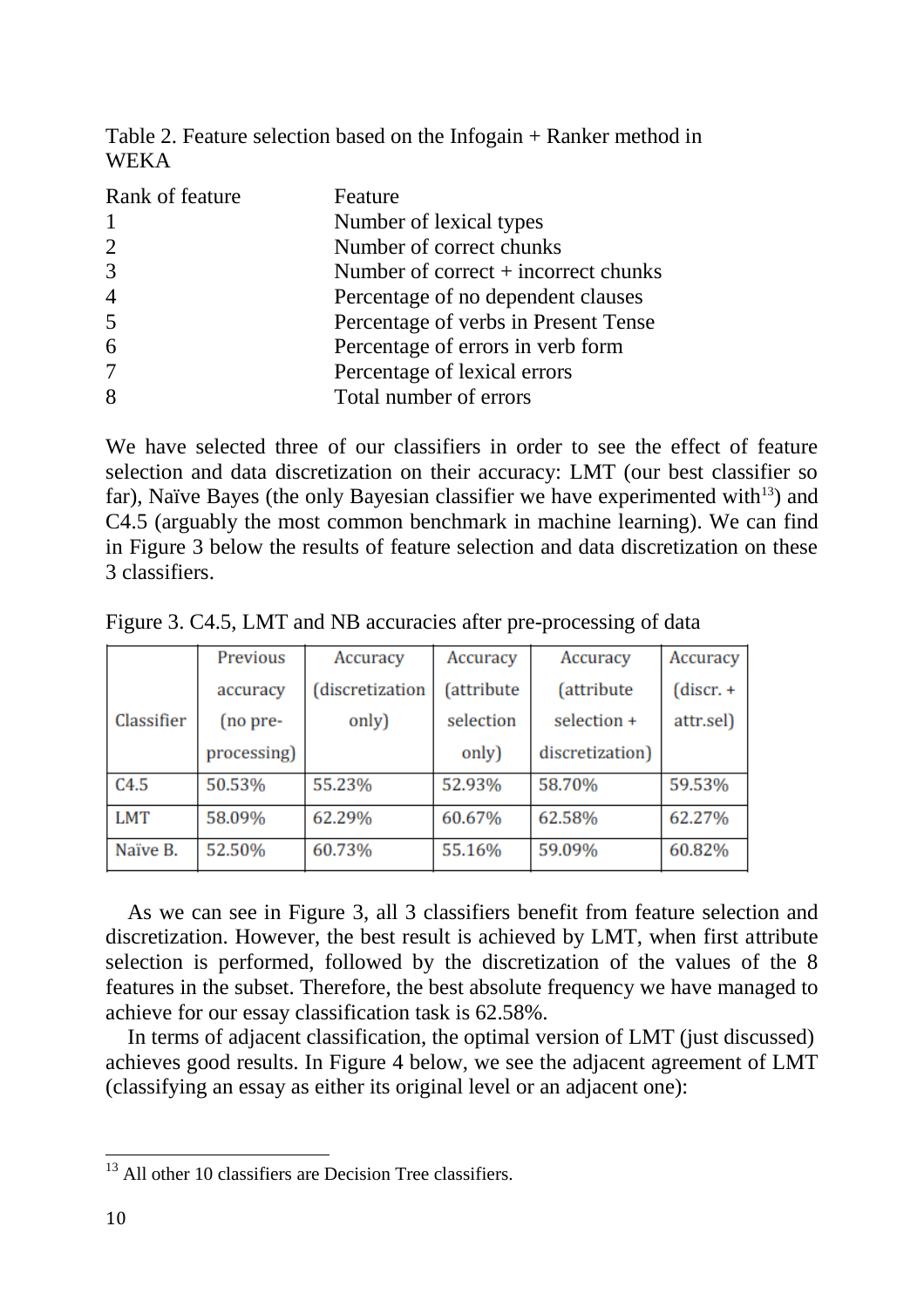|           | Level 0 | Level 1 | Level 2 | Level 3 | Level $4 \mid$ Level 5 |     |
|-----------|---------|---------|---------|---------|------------------------|-----|
| Adjacent  | $100\%$ | 98%     | 96%     | 94%     | 98%                    | 94% |
| agreement |         |         |         |         |                        |     |

Figure 4. Adjacent agreement of LMT per level

As can be noticed, whenever LMT does not assign the exact correct level for an essay, it assigns an adjacent level in the great majority of cases, which is exactly what one wants for our low-stakes AES task.

Finally, to see how LMT compares to human raters, we randomly selected 30 essays out of our 481 essays and asked a second and independent group of trained graders to score them. From Figure 5 we may conclude that LMT achieves a high correlation<sup>14</sup> with the second group, which is quite similar to the one observed for the original group of scorers.

|                                  | <b>Human Raters group 2</b> |
|----------------------------------|-----------------------------|
| <b>Human Raters group 1</b>      | 0.84                        |
| <b>Logistic Model Tree (LMT)</b> | 0.87                        |

Taking the results shown in this section, we can say that LMT has the potential to be a high-performing essay scoring model once the 8 features used can be automatically extracted from essays.

# **6. Discussion**

Logistic Model Tree (LMT), when trained on 8 discretized features extracted from hundreds of essays, achieves results similar to those seen in human scorers. However, we cannot call LMT an AES system, since at this point it is not embedded in a system that extracts the 8 features and their corresponding values automatically.

The features identified show overlap to some extent with what the previous study by Verspoor et al (to appear) found using traditional statistical analyses, but some are surprising because they have thus far not been commonly associated with proficiency levels and were, therefore, not even considered in the previous

 $\overline{\phantom{a}}$ <sup>14</sup> We have used Pearson correlation in our calculation.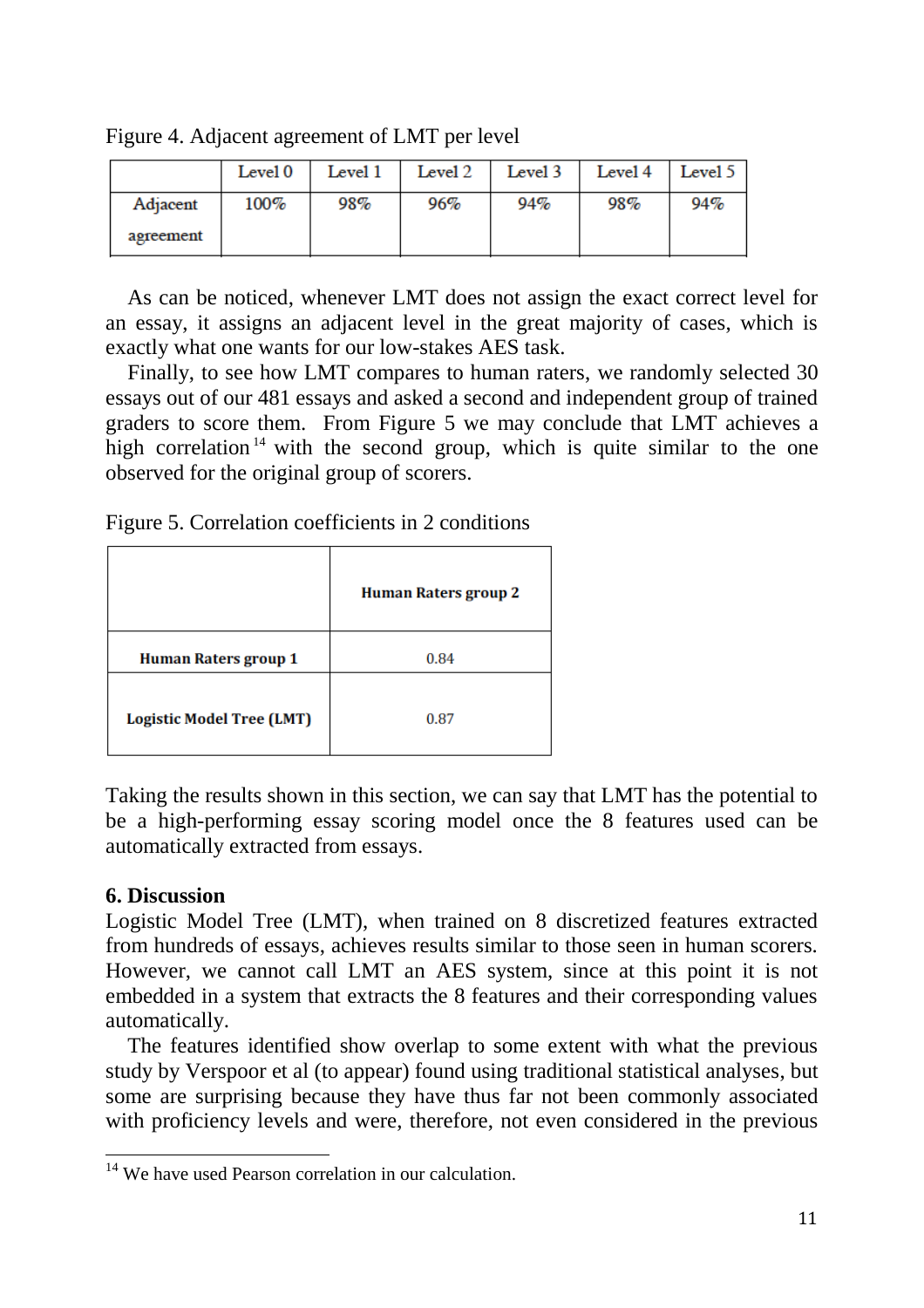study. For example, the number of lexical types per text was not considered relevant in the previous study as the field of Applied Linguistics usually works with type-token ratios. *Types* refers to the raw number of types found in the text, not adjusted for text length. *Chunks* (also known as formulaic sequences) are target-like combinations of two or more words such as compounds, phrasal verbs, prepositional phrases and so on. The field of applied linguistics has long recognized a link between chunks and proficiency, but the previous study and this one are the first to show such a direct connection between chunks and proficiency level. The fact that incorrect chunks, which represent non-target attempts at formulaic language, are a strong predictor is unexpected and was, therefore, not considered to be relevant in the previous study. The remainder of the features was also identified in the previous study, but not in as much detail as in the present one. The percentage of "no dependent clauses" refers to the relative number of simple sentences in a text, a commonly found indicator of proficiency level. The percentage of present tense refers to the use of a simple present tense as opposed to the use of a past tense or of a modal, passive, progressive or perfect. The present tense is commonly recognized as the tense that beginners will use, but the fact that it is such a strong predictor is interesting. The last three features are not completely surprising as the number of errors has often been linked to proficiency level, but what is unexpected is that we do see that both different types of errors--verb form errors and lexical errors--and the total number of errors play such a strong role.

Now the question is to what extent these 8 features that correlate the most with proficiency level lend themselves differently to automation. Four of the features should pose no major problem and can be somewhat easily automated: *number of types*, *percentage of no dependent clauses*, *percentage of verbs in the present tense* and *percentage of errors in verb form*. The other four features are much more difficult to implement, given their intrinsic complexity: *number of correct chunks*, *number of correct and incorrect chunks*, *percentage of lexical errors* and *total number of errors*.

A few lines of code in any of the major programming languages for text analysis (such as Python) can extract the number of *types* in an essay. The amount of subordination has for a long time been used in the SLA literature to represent the syntactic complexity of texts (Michel et al., 2007). There are already systems available that are able to identify the number of clauses and *dependent clauses* in a sentence. One such system is the one developed by Xiaofei Lu (2010), called *L2 syntactic Complexity Analyzer*. The *percentage of verbs in the present tense* can be extracted by running each essay through a parser and morphological analyzer (these are both computational linguistics tools). Finally, the *percentage of errors in verb forms* can be identified in part by running the essays through a parser and for each verb checking whether the verb form can be found in a pre-determined database of existent verb forms in English,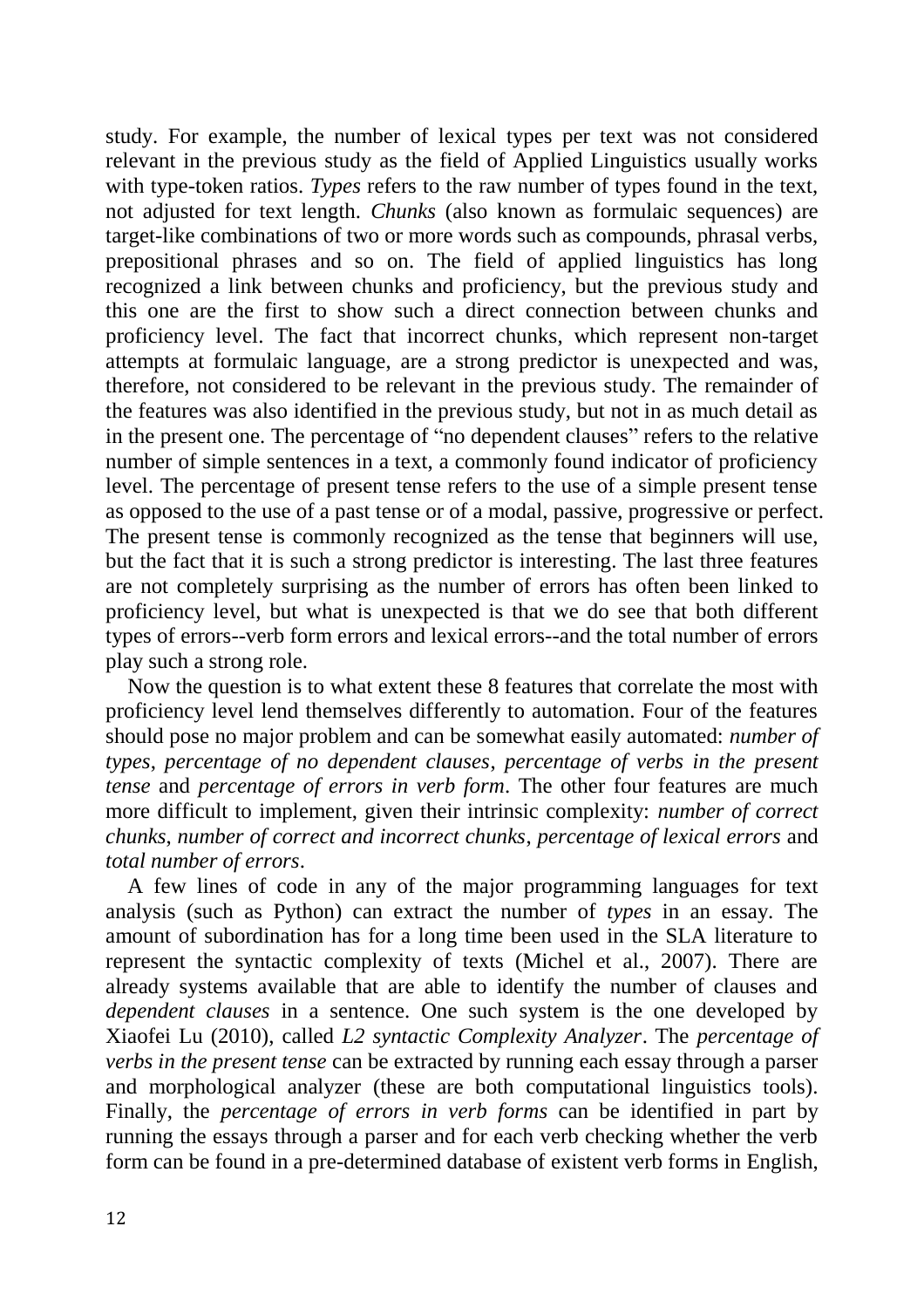for example. Errors due to inappropriate usage are more difficult to detect automatically.

Automatically extracting the other four features is a much more difficult task, especially due to the fact that each one of them contains various subtypes. In the *number of correct chunks* feature, for example, we find collocations, phrasal verbs, verb-preposition combinations (such as "depend on"), etc. Stefan Evert (2009), in an article entitled "Corpora and Collocation", summarizes a number of statistical methods that can be used for extracting collocations<sup>15</sup>. However, the author does not put them to the test, so we cannot be sure how accurate and appropriate they would be. We believe, however, that perhaps an n-gram based approach, in which we calculate the probability of unigrams, bigrams, trigrams, etc found in the essay based on a corpus of native English might be an alternative approach to determining unique word combinations.

The LMT model we have trained does have limitations, naturally. Firstly, since it only deals with surface features (no analysis of meaning/semantics is carried out), it is not appropriate for higher-stakes testing. Secondly, since the model has been trained by taking various features into account which might be typical of Dutch learners of English (such as some types of lexical and syntactical errors), performance of the system on essays written by learners of different L1s might show different results. Only future research will be able to show how the system would fair in such cases. Finally, there might be an effect of the prompts for the essays (the essay topics) in the features that were seen to correlate the most with proficiency level.

## **7. Conclusion**

 $\overline{\phantom{a}}$ 

In the previous sections of this chapter, we have seen that machine learning techniques and algorithms can be of great use towards the task of identifying features that may lead to automated essay scoring. Machine learning can not only help with identifying a subset of features that correlate the most with the construct at hand (that is, the target class or proficiency level in our case) and therefore enhance the power and simplicity of the system by using only those features in classification, but also find patterns in the data, which can subsequently be used to classify new samples. Different machine learning algorithms make use of different strategies in order to arrive at their most optimal classification and show different classification accuracies. The Logistic Model Tree (LMT), which employs logistic regression to arrive at the most optimal classificatory function for each possible class (each of the proficiency levels the essays could belong to) manages to meet the gold standard by achieving the same classification accuracy observed in human scorers. In addition to LMT showing the same classification accuracy (both in terms of exact and adjacent

<sup>&</sup>lt;sup>15</sup> Some of the methods include chi-squared, mutual information and Z scores.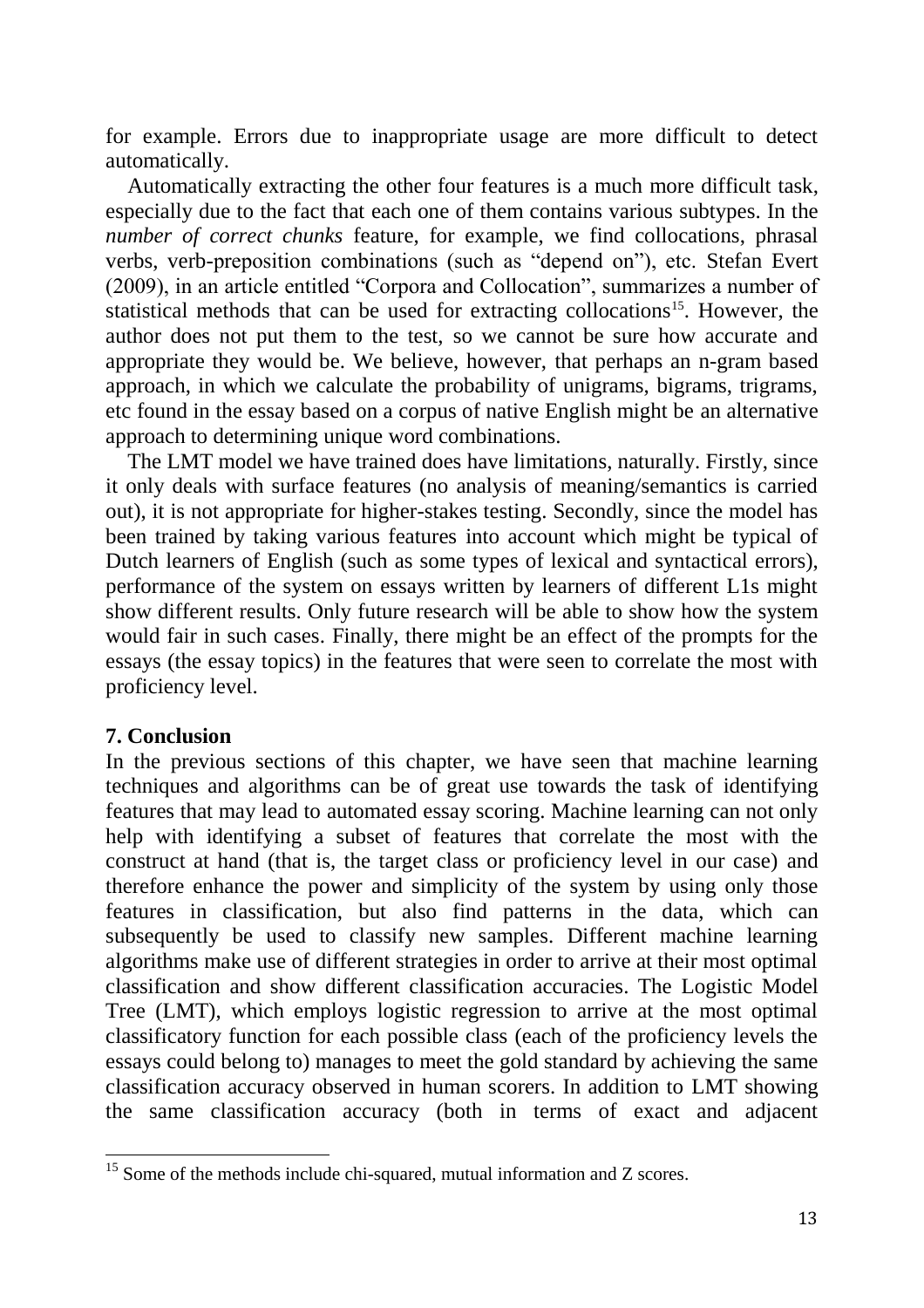classification) as human raters, the classification correlation coefficient observed between LMT and a group of human scorers equals the one recorded between 2 groups of trained human scorers. The 8 features found are interesting in themselves as they are not necessarily the ones that are commonly recognized in the Applied Linguistics literature and will contribute to insights into second language development. However, the 8 features found do not all easily lend themselves to automatic scoring. We hope though that once the subset of 8 features that have been used to build the LMT classification model can be extracted automatically or alternative features have been found, LMT has the potential to be used for the task of essay scoring, optimizing the scoring time, increasing the fairness of the scoring process and decreasing the need for human labor.

## **References**

- Educational Testing Services (ETS). (2011). Retrieved September 28, 2011, from http://www.ets.org/erater/how/
- Burstein, J. & Chodorow, M. (2010). Progress and New Directions in Technology for Automated Essay Evaluation. In Kaplan, Robert.B (Ed.), Oxford Handbook of Applied Linguistics (pp. 529-538). Oxford University Press, 2010.
- Jurafsky, D. & Martin J.H. 2009. Speech and Language Processing: An Introduction to Natural Language Processing, Speech Recognition, and Computational Linguistics. 2nd edition. Prentice-Hall.
- Landauer, T. K. & Dumais, S. T. (1997). A solution to Plato's problem: The Latent Semanctic Analysis theory of the acquisition, induction, and representation of knowledge. Psychological Review, 104, 211-140
- Lu, Xiaofei (2010). Automatic analysis of syntactic complexity in second language writing. International Journal of Corpus Linguistics, 15(4): 474-496
- Michel, M. C., F.Kuiken, & I.Vedder (2007). The influence of complexity in monologic versus dialogic tasks in Dutch L2. International Review of Applied Linguistics in Language Teaching 45: 241-59.
- N. Landwehr, M. Hall, and E. Frank. Logistic model trees. Machine Learning, 59(1- 2):161–205, 2005.
- Norris, J. M., & Ortega, L. (2009). Towards an organic approach to investigating CAF in instructed SLA: The case of complexity. Applied Linguistics, 30, 555- 578.
- Page, E. B. (1966). Grading essays by computer: Progress report. Notes from the 1966 Invitational Conference on Testing Problems, 87-100.
- Page, E. B. (1994). Computer Grading of Student Prose, Using Modern Concepts and Software, Journal of Experimental Education, 62, 127–142.